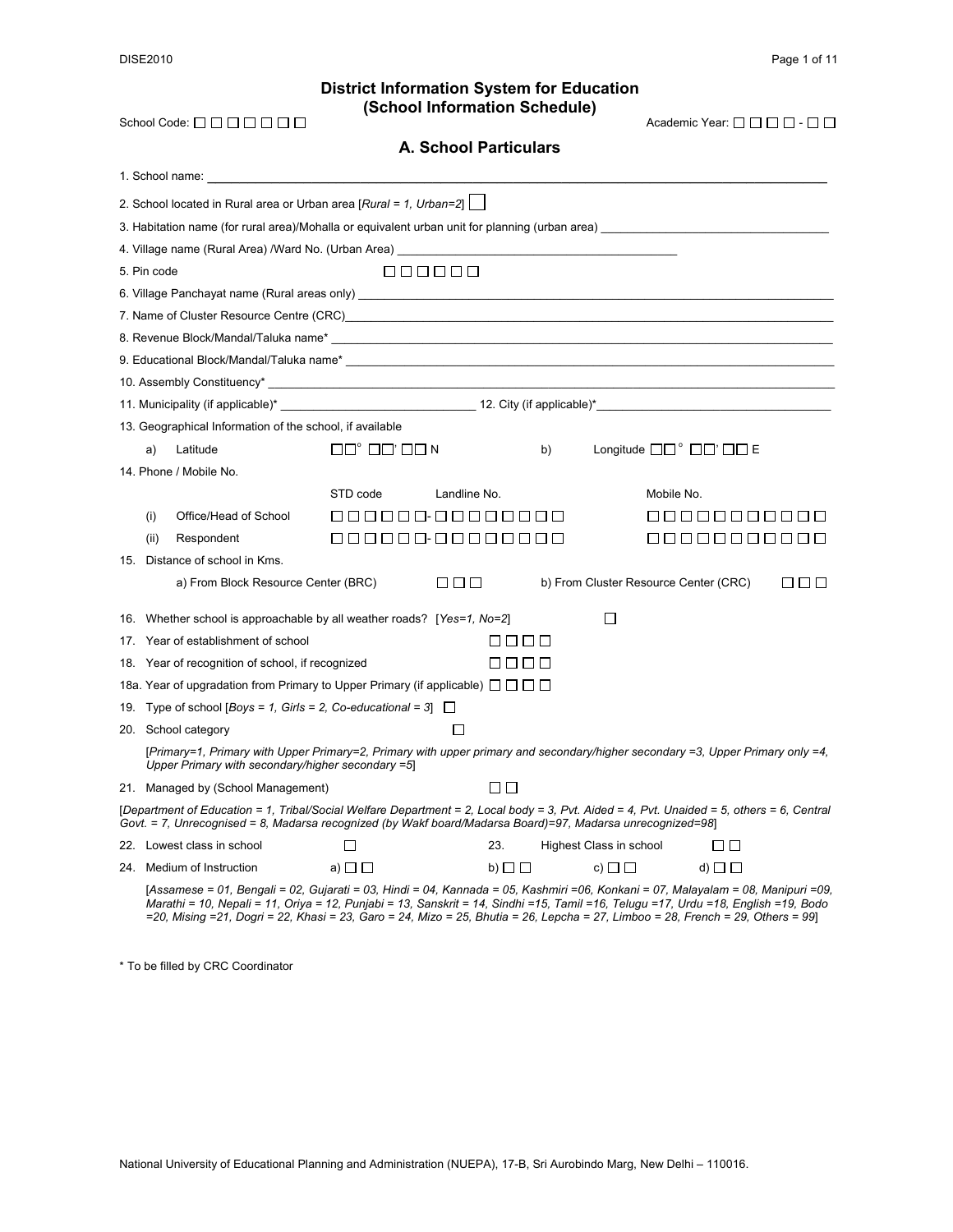#### **A (I) School Particulars**

| 1. | Pre-primary section (other than Anganwadi) attached to school [Yes = 1, No = 2]                                           |                                                                     |              |  |  |  |  |
|----|---------------------------------------------------------------------------------------------------------------------------|---------------------------------------------------------------------|--------------|--|--|--|--|
|    | If yes,                                                                                                                   | a) Total students                                                   | .            |  |  |  |  |
|    |                                                                                                                           | b) Total teachers                                                   | O O O        |  |  |  |  |
| 2. |                                                                                                                           | Anganwadi Centre in or adjacent to school [Yes = $1$ , No = $2$ ]   |              |  |  |  |  |
|    | If yes,                                                                                                                   | a) Total students                                                   | FIFIT I FIFI |  |  |  |  |
|    |                                                                                                                           | b) Total teachers/Anganwadi workers                                 | n n n        |  |  |  |  |
| 3. |                                                                                                                           | Is the school residential [Yes = $1$ , No = $2$ ]                   |              |  |  |  |  |
|    | If yes.                                                                                                                   | Type of residential school                                          |              |  |  |  |  |
|    | [Ashram (Govt.) =1, Non-Ashram type (Govt.) =2, Others =4, Not Applicable=5, Kasturba Gandhi Balika Vidhyalaya (KGBV) =6] |                                                                     |              |  |  |  |  |
| 4. |                                                                                                                           | Whether this is a Special school for CWSN? [Yes=1/No=2]             |              |  |  |  |  |
| 5. |                                                                                                                           | Is the school building used as a part of shift school [Yes=1, No=2] |              |  |  |  |  |

|  | 6. |  | Last academic year details |  |
|--|----|--|----------------------------|--|
|--|----|--|----------------------------|--|

a) Number of academic inspections  $\square \square$  b) Number of visits by CRC coordinators

 $\Box$ 

c) Number of visits by Block Resource Persons  $\Box$  d) Number of visits by Resource Teacher for CWSN  $\Box$   $\Box$ 

7. School funds (last completed financial year) excluding MDM (Not to be filled by unaided schools)

|    |                                      | Receipt ( | Expenditure ( |
|----|--------------------------------------|-----------|---------------|
| a. | School Development Grant (under SSA) |           |               |
| b. | School Maintenance Grant (Under SSA) |           |               |
| c. | TLM/Teachers Grant (Under SSA)       |           |               |
|    | Funds from other sources             |           |               |

#### 8. Staff category (furnish details for Primary and upper primary sections only)

| No. of sanctioned posts (if applicable)             |  |             | Number in-position |
|-----------------------------------------------------|--|-------------|--------------------|
|                                                     |  | For Primary | For Upper Primary  |
| a. Teaching Staff (Regular Teachers)                |  |             |                    |
| b. Contract Teachers                                |  |             |                    |
| c. Part-time instructor (for upper primary classes) |  |             |                    |
| d. Non-teaching Staff                               |  |             |                    |

9. State Defined Supplementary Variable \_\_\_\_\_\_\_\_\_\_\_\_\_\_\_\_\_\_\_\_\_\_\_\_\_\_\_\_\_\_\_\_\_\_\_\_\_\_\_\_\_\_\_\_\_\_\_\_\_\_\_\_\_\_\_\_\_\_\_\_\_\_\_\_\_\_\_\_\_\_\_\_\_\_\_\_\_

| 11. State Defined Supplementary Variable |  |
|------------------------------------------|--|
| 12. State Defined Supplementary Variable |  |

#### 13. State Defined Supplementary Variable \_\_\_\_\_\_\_\_\_\_\_\_\_\_\_\_\_\_\_\_\_\_\_\_\_\_\_\_\_\_\_\_\_\_\_\_\_\_\_\_\_\_\_\_\_\_\_\_\_\_\_\_\_\_\_\_\_\_\_\_\_\_\_\_\_\_\_\_\_\_\_\_\_\_\_\_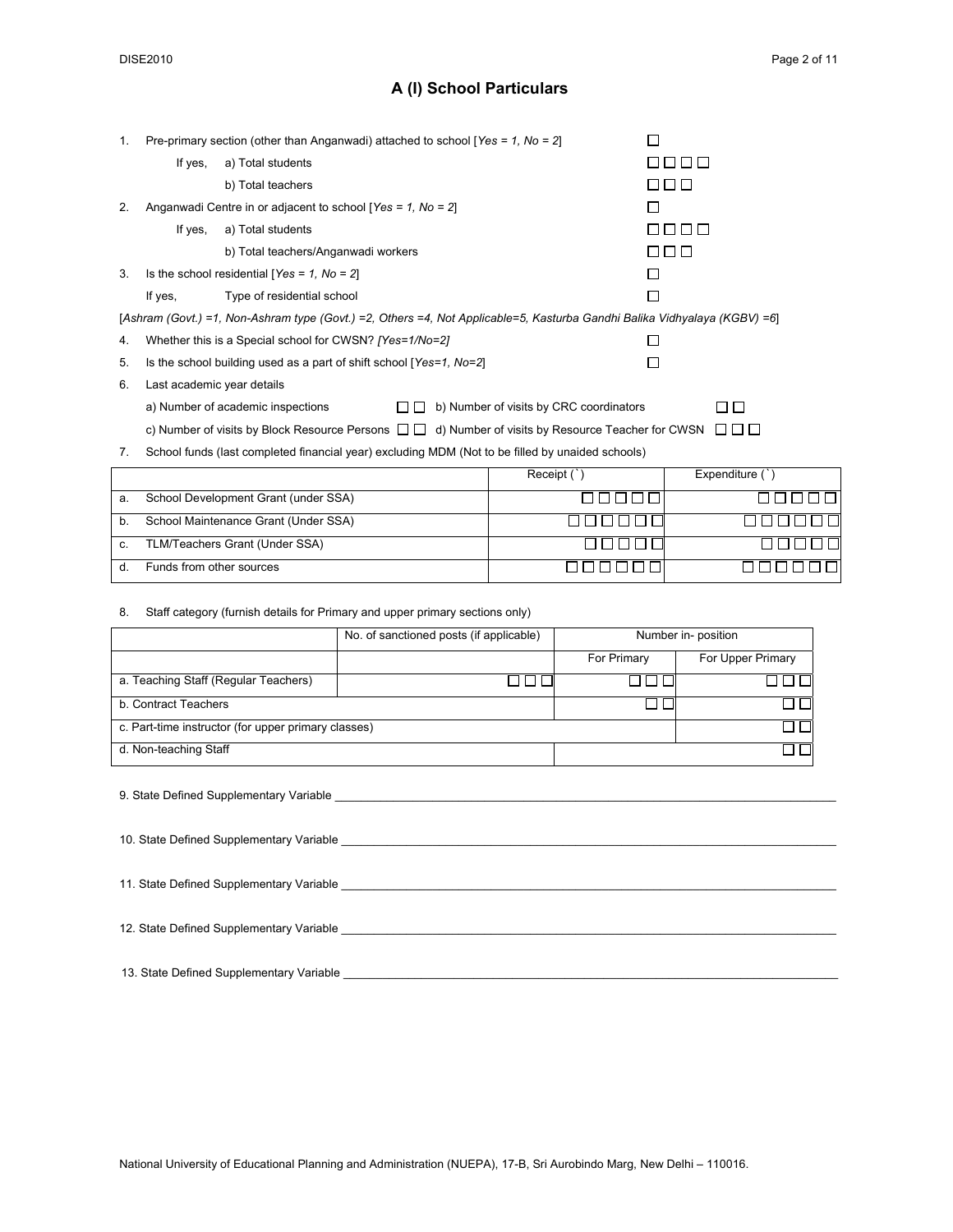*No = 2* ]

## **A (ii) School Particulars**

#### 1. **Details of instructional days and school hours**

|                                                                                                                                                                                                                                                            | Primary level                          | Upper primary level    |
|------------------------------------------------------------------------------------------------------------------------------------------------------------------------------------------------------------------------------------------------------------|----------------------------------------|------------------------|
| Number of instructional days (previous academic year)                                                                                                                                                                                                      |                                        |                        |
| School hours for children (per day) - Number of hours children stay in school (current academic year)                                                                                                                                                      |                                        |                        |
| Teacher working hours (per day) - Number of hours teachers stay in school (current academic year)                                                                                                                                                          |                                        |                        |
|                                                                                                                                                                                                                                                            |                                        |                        |
| 2. Is CCE being implemented in school? [Yes=1, No=2]                                                                                                                                                                                                       |                                        | ΙI                     |
| If Yes,<br>a. Are pupil cumulative records being maintained? [Not Applicable=0, Yes=1, No=2]                                                                                                                                                               |                                        | M.                     |
| b. Are pupil cumulative records shared with parents? [Not Applicable=0, Yes=1, No=2]                                                                                                                                                                       |                                        | $\Box$                 |
| 3.1 Only for Private unaided schools (provide information for current academic year)<br>a) Number of children belonging to weaker section or disadvantaged group applied for admission in grade I in current academic year<br>(under 25% quota as per RTE) |                                        | ا الماليا              |
| b) Number of children enrolled in grade I from weaker section or disadvantaged group (under 25% quota as per RTE)                                                                                                                                          |                                        | .                      |
|                                                                                                                                                                                                                                                            |                                        |                        |
| 3.2 Only for Aided schools<br>O O O<br>Percentage of Aid being received from Govt. for elementary education<br>a)                                                                                                                                          |                                        |                        |
| ПOО<br>b)<br>Number of children admitted in grade I (for Free education)                                                                                                                                                                                   |                                        |                        |
|                                                                                                                                                                                                                                                            |                                        |                        |
| Only for Govt./ Aided school<br>3.3                                                                                                                                                                                                                        |                                        |                        |
| Whether School Management Committee (SMC) has been constituted? [Not Applicable=0, Yes=1, No=2]                                                                                                                                                            | $\mathbf{1}$                           |                        |
| If yes,                                                                                                                                                                                                                                                    |                                        |                        |
| a) Total number of Members in SMC<br>Male $\Box$                                                                                                                                                                                                           | Female $\square \square$               |                        |
| b) Number of Parents/Guardians members<br>Male $\square \square$                                                                                                                                                                                           | Female $\square \square$               |                        |
| Male $\square\square$<br>c) Number of representatives/ nominee from local authority                                                                                                                                                                        | Female $\square \square$               |                        |
| d) Number of meetings held by SMC during the previous academic year                                                                                                                                                                                        | ПП                                     |                        |
| e) Whether SMC Prepare the School Development Plan [Not Applicable=0, Yes=1, No=2]                                                                                                                                                                         | ப                                      |                        |
| f) Whether record of children being maintained as per RTE [Not Applicable=0, Yes=1, No=2]                                                                                                                                                                  | □                                      |                        |
| g) Whether separate bank account for SMC is being maintained [Not Applicable=0, Yes=1, No=2]                                                                                                                                                               | □                                      |                        |
| Branch: Account No: IFSC Code                                                                                                                                                                                                                              |                                        |                        |
| 4. Details of Special Training (Only for Govt. school)                                                                                                                                                                                                     | Boys                                   | Girls                  |
| Number of children enrolled with need of 'Special Training' in current year<br>a)                                                                                                                                                                          | <u>Literatu</u>                        | LILILI                 |
| Number of children provided/being provided Special Training in current year (upto 30 <sup>m</sup> Sep.)<br>b)                                                                                                                                              | .                                      | 1 11 11 1              |
| Number of children enrolled for special training during previous completed academic year<br>c)                                                                                                                                                             |                                        |                        |
| Number of children completed special training during previous academic year<br>d)                                                                                                                                                                          | ooo                                    | $\Box$                 |
| Who conducts the special training?<br>e)                                                                                                                                                                                                                   | □                                      |                        |
| [School teachers = 1, specially engaged teachers = 2, Both 1 & 2 = 3, NGO = 4, Others = 5, None=6]                                                                                                                                                         |                                        |                        |
| Where is the Special Training being conducted? [School premises=1, Other than school premises=2, Both 1 & 2= 3]<br>f)                                                                                                                                      |                                        |                        |
| Type of training being conducted [Residential=1, non-residential=2, Both=3]<br>g)                                                                                                                                                                          | $\Box$                                 |                        |
| h)<br>Number of teacher(s)/EVs available for conducting special training?                                                                                                                                                                                  | பெ                                     |                        |
| i)<br>Number of teacher(s) received training for conducting special training?                                                                                                                                                                              | பப                                     |                        |
| j)<br>Whether special training material to children is made available [Yes=1, No=2]                                                                                                                                                                        | $\Box$ $\Box$                          |                        |
| 5. When does the academic session starts:                                                                                                                                                                                                                  | Month<br>□□                            |                        |
| 6. Whether any text book received in current academic year (upto 30 <sup>th</sup> September) [Yes=1, No=2]                                                                                                                                                 | □                                      |                        |
| Month $\Box$ Year $\Box$ $\Box$ $\Box$<br>If yes, a) When was the text books received in the current academic year:                                                                                                                                        |                                        |                        |
| Availability of Text Books, Teaching Learning Equipment (TLE) and play material grade-wise (in current academic year)<br>7.<br>Grades ->                                                                                                                   | $  $ $  $ $  $ $ $ $ $<br>$\mathbf{I}$ | VII<br>VIII<br>VI<br>V |
| Whether complete set of text books received [Not applicable=0, Yes = 1, No = 2]                                                                                                                                                                            |                                        |                        |
| Whether TLE available for each grade [Not applicable=0, Yes = $1$ , No = 2]                                                                                                                                                                                |                                        |                        |

National University of Educational Planning and Administration (NUEPA), 17-B, Sri Aurobindo Marg, New Delhi – 110016.

Whether play material, games and sports equipment available for each grade [*Not applicable=0, Yes = 1,*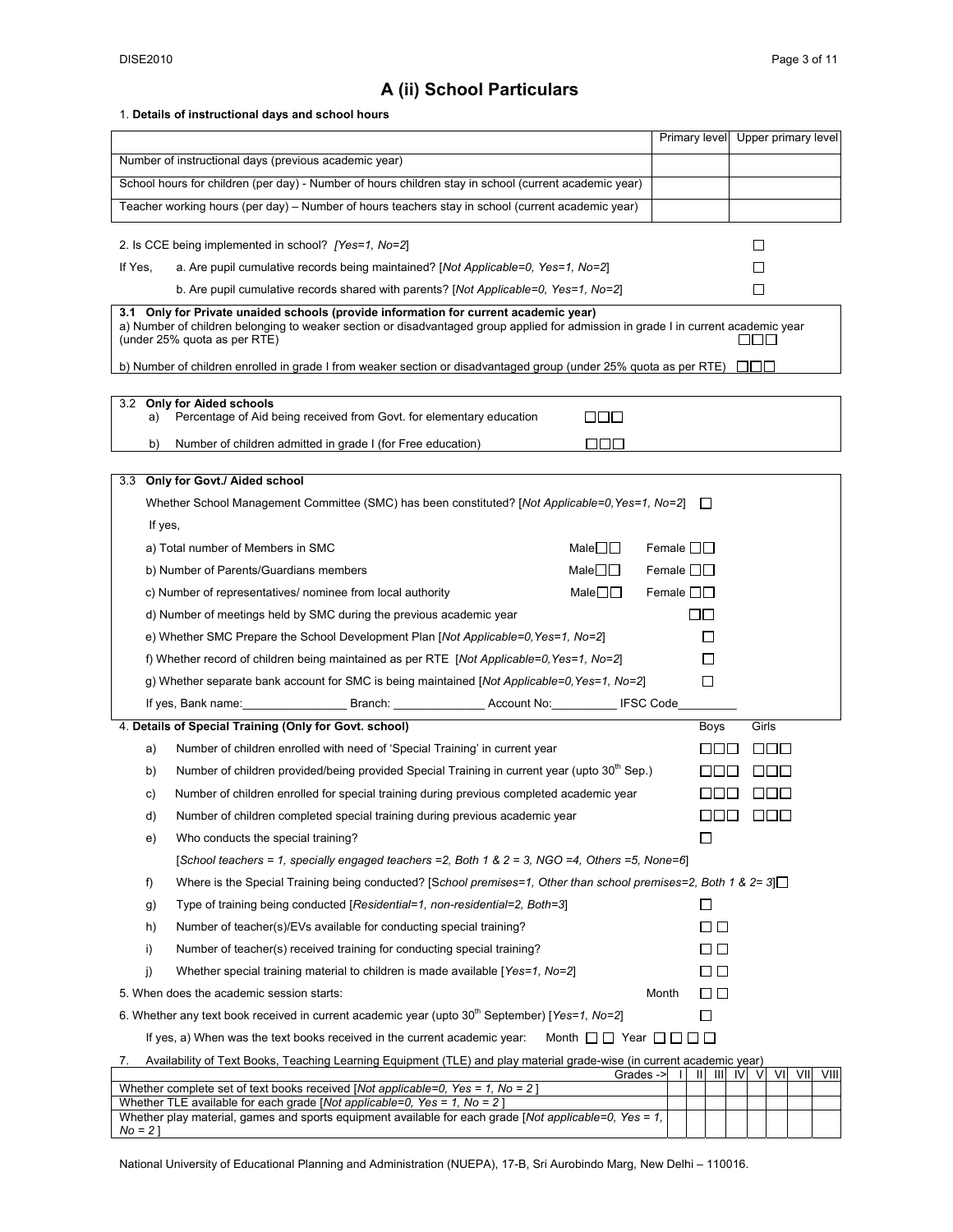$\Box$ 

 $\Box$  $\square \, \square \, \square$  $\square$ <br/> $\square$ 

 $\Box \Box \Box$ 

#### **B. Physical facilities and equipment**

| - 1. |  | Status of School Building |  |
|------|--|---------------------------|--|
|------|--|---------------------------|--|

[*Private =1, Rented=2, Government=3, Government school in a rent free building=4, No Building=5, Dilapidated=6, Under Construction=7*]

2. Details of classrooms and other rooms (not to be filled for schools without building)

a) Total Classrooms used for instructional purposes  $\Box$   $\Box$   $\Box$  b) Total other rooms

|   |                 |                | Type of building   No. of classrooms (used for instructional purposes) in |                   | No. of other rooms in |                   |                   |
|---|-----------------|----------------|---------------------------------------------------------------------------|-------------------|-----------------------|-------------------|-------------------|
|   |                 | Good condition | Need minor repair                                                         | Need major repair | Good condition        | Need minor repair | Need major repair |
| я | Pucca           |                |                                                                           |                   |                       |                   |                   |
|   | Partially pucca |                |                                                                           |                   |                       |                   |                   |
|   | Kuchcha         |                |                                                                           |                   |                       |                   |                   |
|   | Tent            |                |                                                                           |                   |                       |                   |                   |

3. No. of classrooms under construction  $\square \square$  4. Land available for Additional Classrooms [Yes=1, No=2]  $\square$ 

5. Separate room for Head Teacher/ Principal available [*Yes = 1, No = 2*]

| 6. |  | Number of Blackboards (Including Green/white boards) |
|----|--|------------------------------------------------------|
|----|--|------------------------------------------------------|

7. Number of classrooms having blackboard for students at ground level (excluding item 6)

8. Toilets (Except Urinals)

|                                           | Bovs only | Girls only | Common | Total |
|-------------------------------------------|-----------|------------|--------|-------|
| No. of Toilet Seats Constructed/Available |           |            |        |       |
| No. of Toilet Seats Functional            |           |            |        |       |

| 9.  | Source of drinking water facility [Hand pumps = 1, Well = 2, Tap water = 3, others = 4, none = 5]                                                                                          |                                          |  |  |  |  |  |  |  |  |  |  |  |  |  |
|-----|--------------------------------------------------------------------------------------------------------------------------------------------------------------------------------------------|------------------------------------------|--|--|--|--|--|--|--|--|--|--|--|--|--|
|     | a. Whether drinking water facility functional [Yes = 1, No = 2]                                                                                                                            |                                          |  |  |  |  |  |  |  |  |  |  |  |  |  |
|     | 10. Status of electricity connection in school [Yes = 1, No = 2, Yes but not functional = 3]                                                                                               |                                          |  |  |  |  |  |  |  |  |  |  |  |  |  |
| 11. | Boundary wall                                                                                                                                                                              |                                          |  |  |  |  |  |  |  |  |  |  |  |  |  |
|     | [Pucca=1, Pucca but broken=2, barbed wire fencing=3, Hedges=4, No boundary wall=5, others=6, Partial=7, Under Construction= 8]                                                             |                                          |  |  |  |  |  |  |  |  |  |  |  |  |  |
|     | 12. Whether school has Library [Yes=1, No=2]<br>12a. No. of books in school library<br>If yes,<br>$\Box$                                                                                   |                                          |  |  |  |  |  |  |  |  |  |  |  |  |  |
| 13. | Does the school subscribe for magazine/news paper [Yes=1, No=2]<br>14. Playground [Yes=1, No=2]<br>14a. If no, whether land is available for developing playground [Yes=1, No=2]<br>$\Box$ |                                          |  |  |  |  |  |  |  |  |  |  |  |  |  |
|     |                                                                                                                                                                                            |                                          |  |  |  |  |  |  |  |  |  |  |  |  |  |
| 15. | Total number of computers available<br>15a. Total computers Functional<br>ΙI<br>1 I I I<br>H<br>$\mathbf{I}$                                                                               |                                          |  |  |  |  |  |  |  |  |  |  |  |  |  |
| 16. | Does the school have Computer Aided Learning (CAL) Lab $\lceil \text{Yes} = 1 \rceil$ , No = 2, Yes but not functional =3                                                                  |                                          |  |  |  |  |  |  |  |  |  |  |  |  |  |
|     | 17. Whether Medical check-up of students conducted last year [Yes=1, No=2] [18. Ramps for disabled children [Yes = 1, No = 2] []                                                           |                                          |  |  |  |  |  |  |  |  |  |  |  |  |  |
|     | 18a. if Ramp(s) is/are available, whether Hand-rails for ramp is available [Not Applicable=0, Yes=1, No=2]                                                                                 |                                          |  |  |  |  |  |  |  |  |  |  |  |  |  |
|     | 19. Furniture for Teachers [All=1, Some=2, None=3]<br>П<br>20. Furniture for Students [All=1, Some = 2, None=3]                                                                            |                                          |  |  |  |  |  |  |  |  |  |  |  |  |  |
|     | 21. Whether measured campus plan prepared [Yes=1, No=2] $\Box$                                                                                                                             |                                          |  |  |  |  |  |  |  |  |  |  |  |  |  |
|     | 22. State Defined Supplementary Variable                                                                                                                                                   | 23. State Defined Supplementary Variable |  |  |  |  |  |  |  |  |  |  |  |  |  |
| 24. | State Defined Supplementary Variable                                                                                                                                                       | 25. State Defined Supplementary Variable |  |  |  |  |  |  |  |  |  |  |  |  |  |
| 26. | State Defined Supplementary Variable                                                                                                                                                       | 27. State Defined Supplementary Variable |  |  |  |  |  |  |  |  |  |  |  |  |  |
| 28. | State Defined Supplementary Variable                                                                                                                                                       | 29. State Defined Supplementary Variable |  |  |  |  |  |  |  |  |  |  |  |  |  |

30. State Defined Supplementary Variable 31. State Defined Supplementary Variable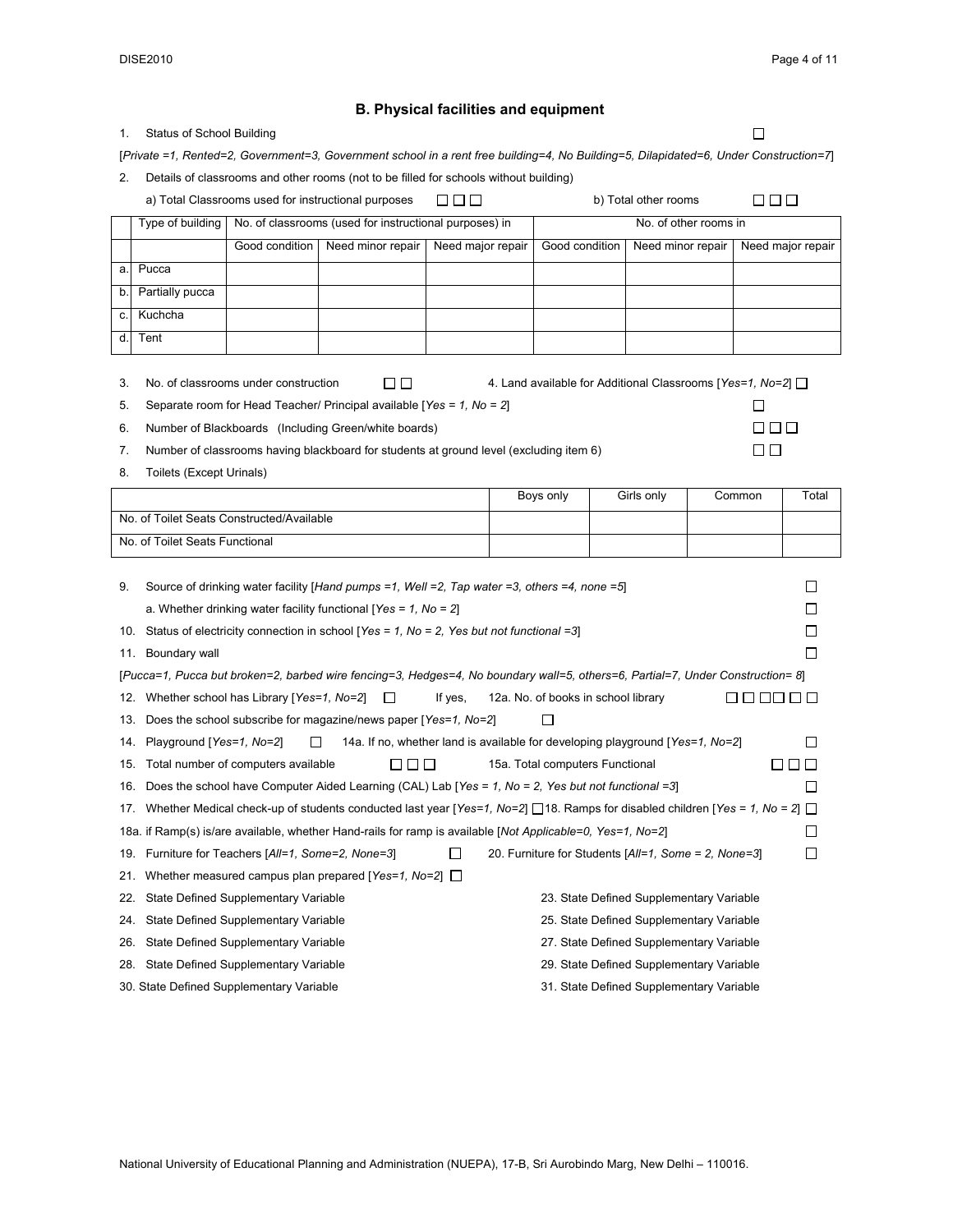# **B (i). Mid Day Meal Information**

### **(Only for Govt. / Aided Schools)**

|    | 1. Status of Mid-day Meal                                                                                                      |                              |  |
|----|--------------------------------------------------------------------------------------------------------------------------------|------------------------------|--|
|    | [Not applicable=0, Not provided=1, provided & prepared in school premises=2, provided but not prepared in school premises=3]   |                              |  |
|    | (i) If 'Provided & prepared in school premises'.                                                                               |                              |  |
|    | a. Give status of Kitchen Shed [Not applicable=0,Available=1,Not Available=2,Under Construction=3,Classroom used as kitchen=4] |                              |  |
|    | b. No. of Cook-cum-helpers available                                                                                           | Female $\Box$<br>Male $\Box$ |  |
|    | (ii) If 'Provided but not prepared in school premises',                                                                        |                              |  |
|    | Provide source of MDM [From nearby school=1, NGO=2, Self Help Group=3, PTA/MTA=4, others =5, Gram panchayat=6]                 |                              |  |
|    |                                                                                                                                |                              |  |
| 2. | Did the school receive the one-time Kitchen Devices Grant [Not applicable=0, Yes = 1, No = 2]                                  |                              |  |
|    |                                                                                                                                |                              |  |
| 3. | Number of student opted for MDM during the last academic year<br>Boys $\Box$                                                   | Girls $\Box$ $\Box$ $\Box$   |  |
|    |                                                                                                                                |                              |  |
| 4. | Total number of meals served during the previous academic year                                                                 | - 11 - 11 - 1                |  |
|    |                                                                                                                                |                              |  |
| 5. | Number of days on which MDM was served                                                                                         | ППП                          |  |
|    |                                                                                                                                |                              |  |
| 6. | Number of inspections made by the supervisory official during the previous academic year                                       | ПП                           |  |
|    |                                                                                                                                |                              |  |
| 7. | Number of inspections made by the community members during the previous academic year                                          | - 11 -                       |  |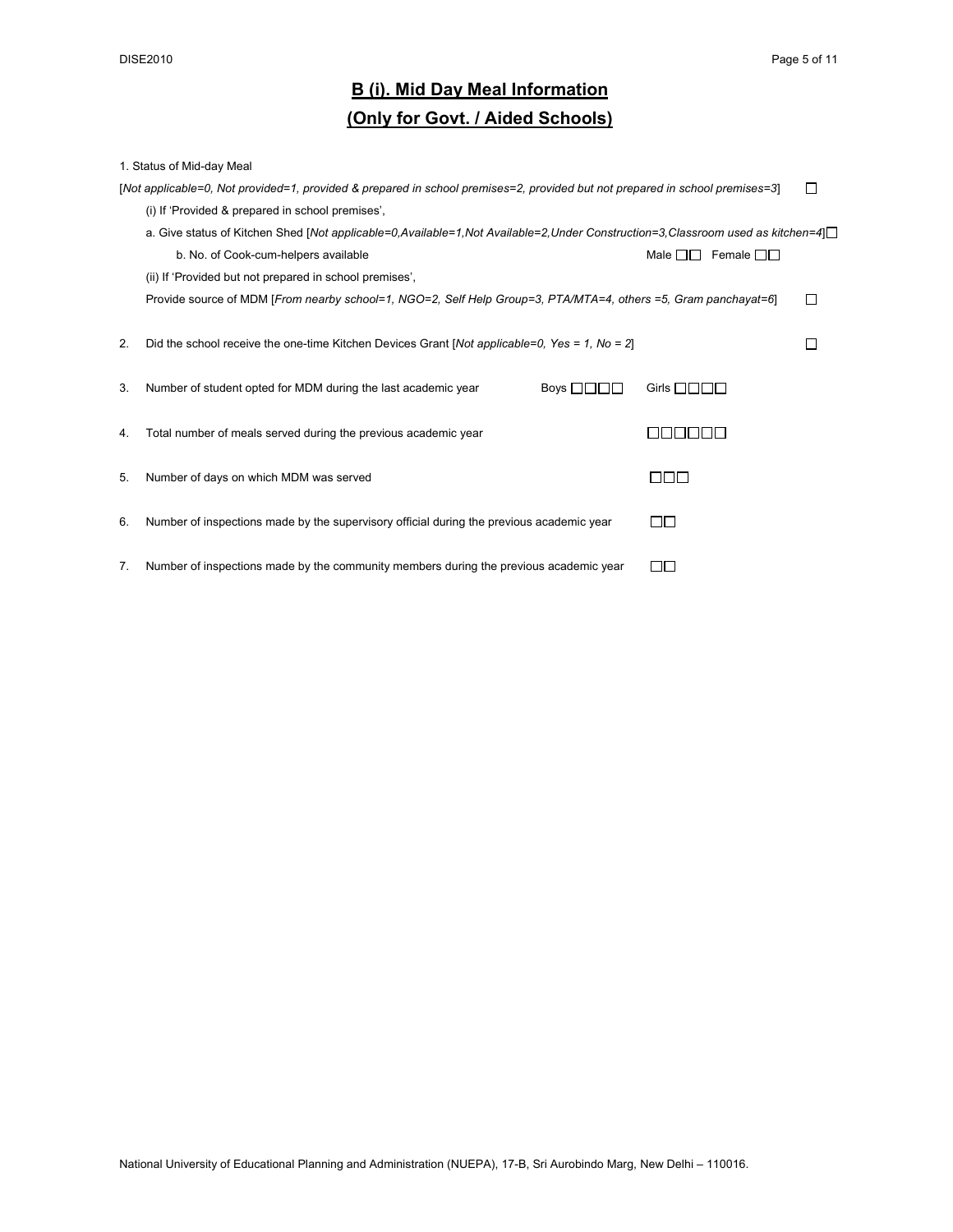#### **C. Teachers and Part-time instructors**

| SI.<br>No. |                 | Name of the teacher |                                | Date of<br>birth<br>dd/mm/yy |                       |                              |                                       |                       | <b>Highest</b><br>qualification |                                |                        | Main<br>subjects<br>taught |            |            | Total days of in-service<br>training received in last<br>academic year |        |                                                                    |                                 | i per<br>upto <sup>3</sup>                     |                                          |                                           |                                         |                                                    |                             |
|------------|-----------------|---------------------|--------------------------------|------------------------------|-----------------------|------------------------------|---------------------------------------|-----------------------|---------------------------------|--------------------------------|------------------------|----------------------------|------------|------------|------------------------------------------------------------------------|--------|--------------------------------------------------------------------|---------------------------------|------------------------------------------------|------------------------------------------|-------------------------------------------|-----------------------------------------|----------------------------------------------------|-----------------------------|
|            | code<br>Teacher |                     | $(Male=1, Female=2)$<br>Gender |                              | Category <sup>1</sup> | Type of teacher <sup>2</sup> | Year of joining in present<br>service | Academic <sup>3</sup> | Professional <sup>4</sup>       | Taught <sup>5</sup><br>Classes | Subject 1 <sup>6</sup> | Subject 2 <sup>6</sup>     | <b>BRC</b> | <b>CRC</b> | <b>DIET</b>                                                            | Others | lo. of working days spent on<br>non-teaching assignments<br>.<br>ع | Maths studied upto <sup>3</sup> | English/Language as<br>schedule VIII Studied u | Social studies studied upto <sup>3</sup> | Working in present school<br>since (Year) | Type of Disability, If any <sup>7</sup> | Whether trained for teaching<br>CWSN [Yes=1, No=2] | Ten State defined variables |
|            |                 |                     |                                |                              |                       |                              |                                       |                       |                                 |                                |                        |                            |            |            |                                                                        |        |                                                                    |                                 |                                                |                                          |                                           |                                         |                                                    |                             |
| 2          |                 |                     |                                |                              |                       |                              |                                       |                       |                                 |                                |                        |                            |            |            |                                                                        |        |                                                                    |                                 |                                                |                                          |                                           |                                         |                                                    |                             |
| 3          |                 |                     |                                |                              |                       |                              |                                       |                       |                                 |                                |                        |                            |            |            |                                                                        |        |                                                                    |                                 |                                                |                                          |                                           |                                         |                                                    |                             |
| 4          |                 |                     |                                |                              |                       |                              |                                       |                       |                                 |                                |                        |                            |            |            |                                                                        |        |                                                                    |                                 |                                                |                                          |                                           |                                         |                                                    |                             |
| 5          |                 |                     |                                |                              |                       |                              |                                       |                       |                                 |                                |                        |                            |            |            |                                                                        |        |                                                                    |                                 |                                                |                                          |                                           |                                         |                                                    |                             |
| 6          |                 |                     |                                |                              |                       |                              |                                       |                       |                                 |                                |                        |                            |            |            |                                                                        |        |                                                                    |                                 |                                                |                                          |                                           |                                         |                                                    |                             |
| 7          |                 |                     |                                |                              |                       |                              |                                       |                       |                                 |                                |                        |                            |            |            |                                                                        |        |                                                                    |                                 |                                                |                                          |                                           |                                         |                                                    |                             |
| 8          |                 |                     |                                |                              |                       |                              |                                       |                       |                                 |                                |                        |                            |            |            |                                                                        |        |                                                                    |                                 |                                                |                                          |                                           |                                         |                                                    |                             |
| 9          |                 |                     |                                |                              |                       |                              |                                       |                       |                                 |                                |                        |                            |            |            |                                                                        |        |                                                                    |                                 |                                                |                                          |                                           |                                         |                                                    |                             |
| 10         |                 |                     |                                |                              |                       |                              |                                       |                       |                                 |                                |                        |                            |            |            |                                                                        |        |                                                                    |                                 |                                                |                                          |                                           |                                         |                                                    |                             |

**Codes:** 

**1. Category** - [*General=1, SC =2, ST =3, OBC =4, ORC = 5, Others = 6*]

**2. Type of teacher** - [*Head teacher = 1, Acting head teacher = 2, Regular Teacher=3, Contract Teacher=4, Part-time instructor positioned as per RTE=5*]

**3. Academic qualification** - [*Below secondary=1, Secondary =2, Higher secondary=3, Graduate=4, Post graduate=5, M.Phil. or Ph.D.=6*]

**4. Professional qualification** - [*Diploma or certificate in basic teachers' training of a duration not less than two years=1, Bachelor of Elementary Education (B.El. Ed.) =2, B.Ed. or equivalent= 3, M.Ed. or equivalent =4, Others =5, None =6, Diploma/degree in special education = 7*]

**5. Classes taught** – [*Primary only=1, Upper primary only=2, Mostly primary=3, Mostly upper primary=4*]

**6. Subjects taught** - [*All subjects=1,Language=2,Mathematics=3,Environment studies=4,Sports=5,Music=6,Science=7,Social studies=8, Art education=91, Health & physical education=92, Work education=93, Other=0*]

**7. Disability** – [*Not applicable=1, Locomotor=2, Visual=3, others=4*]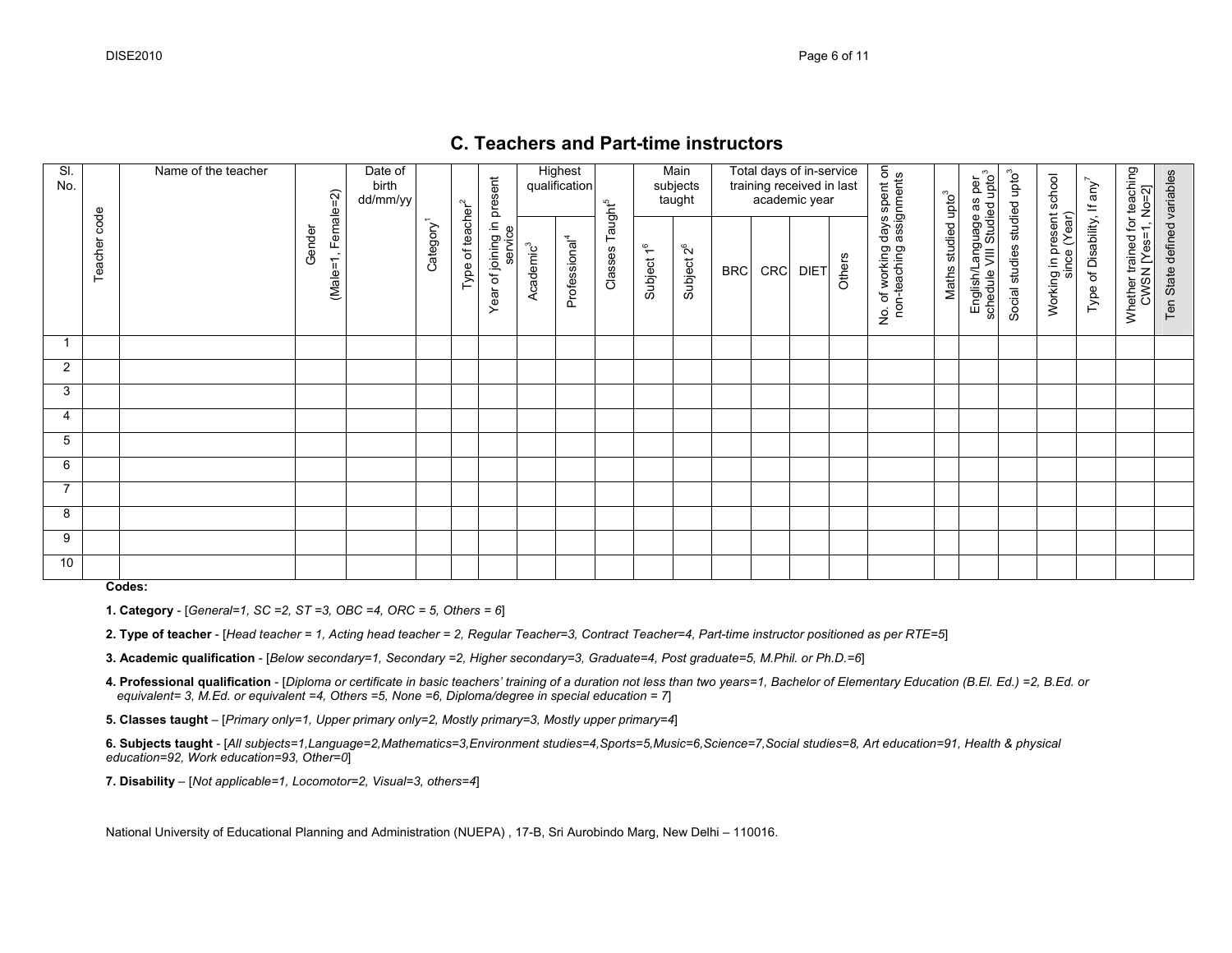## **D. New admissions during previous academic year**

|                     | Classes $\rightarrow$                                        |  |  | Ш |                                                                                                               |  |  | VII | VIII |       |
|---------------------|--------------------------------------------------------------|--|--|---|---------------------------------------------------------------------------------------------------------------|--|--|-----|------|-------|
|                     |                                                              |  |  |   | Boys   Girls   Boys   Girls   Boys   Girls   Boys   Girls   Boys   Girls   Boys   Girls   Boys   Girls   Boys |  |  |     |      | Girls |
| Previous academic I | New admissions after $30th$ Sep. (with TC)                   |  |  |   |                                                                                                               |  |  |     |      |       |
| Session             | New admissions after 30 <sup>th</sup> Sep. (direct entrants) |  |  |   |                                                                                                               |  |  |     |      |       |
| Current academic    | New admissions before 30 <sup>th</sup> Sep. (with TC)        |  |  |   |                                                                                                               |  |  |     |      |       |
| Session             | New admissions before $30th$ Sep. (direct entrants)          |  |  |   |                                                                                                               |  |  |     |      |       |

## **D(i). New Admissions in Grade I**

|       |                   | Age (in years) |    |  |                                        |                           | Number of children with pre-school experience in |                           |
|-------|-------------------|----------------|----|--|----------------------------------------|---------------------------|--------------------------------------------------|---------------------------|
|       | $< 5 \mid 5 \mid$ |                | 61 |  | > 7 Total children admitted in grade 1 | Same school               | Another school                                   | Anganwadi/ECCE centre     |
|       |                   |                |    |  |                                        | (out of Total in grade 1) | (out of Total in grade 1)                        | (out of Total in grade 1) |
| Boys  |                   |                |    |  |                                        |                           |                                                  |                           |
| Girls |                   |                |    |  |                                        |                           |                                                  |                           |
| Total |                   |                |    |  |                                        |                           |                                                  |                           |

## **E. Enrolment in current academic session (by social category)**

| Classes $\rightarrow$             |      | Pre-Primary |      |       |      | $\mathbf{H}$ |      | $\mathbf{III}$ |      | IV    |      | V     |             | VI    |      | VII   |      | VIII  |
|-----------------------------------|------|-------------|------|-------|------|--------------|------|----------------|------|-------|------|-------|-------------|-------|------|-------|------|-------|
| Sections in classes               |      |             |      |       |      |              |      |                |      |       |      |       |             |       |      |       |      |       |
|                                   | Boys | Girls       | Boys | Girls | Boys | Girls        | Boys | Girls          | Boys | Girls | Boys | Girls | <b>Boys</b> | Girls | Boys | Girls | Boys | Girls |
| A - General                       |      |             |      |       |      |              |      |                |      |       |      |       |             |       |      |       |      |       |
| $B - SC$                          |      |             |      |       |      |              |      |                |      |       |      |       |             |       |      |       |      |       |
| $C - ST$                          |      |             |      |       |      |              |      |                |      |       |      |       |             |       |      |       |      |       |
| $D - OBC$                         |      |             |      |       |      |              |      |                |      |       |      |       |             |       |      |       |      |       |
| E- Total Enrolment<br>$(A+B+C+D)$ |      |             |      |       |      |              |      |                |      |       |      |       |             |       |      |       |      |       |
| Muslim out of E                   |      |             |      |       |      |              |      |                |      |       |      |       |             |       |      |       |      |       |
|                                   |      |             |      |       |      |              |      |                |      |       |      |       |             |       |      |       |      |       |
| $\star$                           |      |             |      |       |      |              |      |                |      |       |      |       |             |       |      |       |      |       |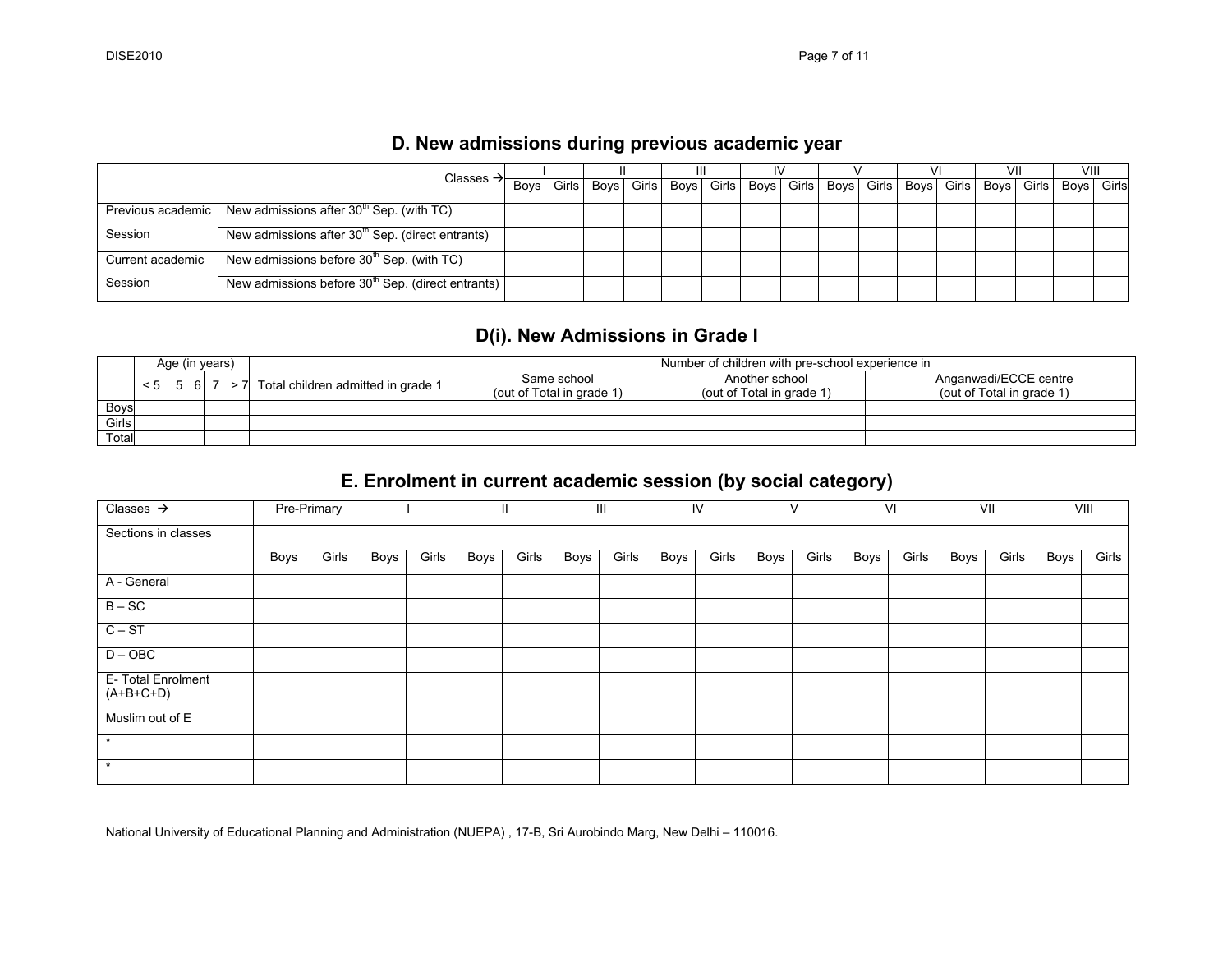|                  |       |                |       |         |       |                                    |       | Note: Total students (class wise) should match with class wise enrolment in block E of DCF. |       |              |       |               |       |      |       |                                                                  |
|------------------|-------|----------------|-------|---------|-------|------------------------------------|-------|---------------------------------------------------------------------------------------------|-------|--------------|-------|---------------|-------|------|-------|------------------------------------------------------------------|
| $\textsf{Class}$ |       | $\overline{1}$ |       | $\rm H$ |       | $\ensuremath{\mathsf{III}}\xspace$ |       | ${\sf IV}$                                                                                  |       | $\mathsf{V}$ |       | $\mathsf{VI}$ |       | VII  |       | $\ensuremath{\mathsf{V}}\xspace\ensuremath{\mathsf{III}}\xspace$ |
| Age              | Girls | Boys           | Girls | Boys    | Girls | Boys                               | Girls | Boys                                                                                        | Girls | Boys         | Girls | Boys          | Girls | Boys | Girls | Boys                                                             |
| $\leq 5$         |       |                |       |         |       |                                    |       |                                                                                             |       |              |       |               |       |      |       |                                                                  |
| $\overline{5}$   |       |                |       |         |       |                                    |       |                                                                                             |       |              |       |               |       |      |       |                                                                  |
| $\,$ 6 $\,$      |       |                |       |         |       |                                    |       |                                                                                             |       |              |       |               |       |      |       |                                                                  |
| $\overline{7}$   |       |                |       |         |       |                                    |       |                                                                                             |       |              |       |               |       |      |       |                                                                  |
| $\boldsymbol{8}$ |       |                |       |         |       |                                    |       |                                                                                             |       |              |       |               |       |      |       |                                                                  |
| $9\,$            |       |                |       |         |       |                                    |       |                                                                                             |       |              |       |               |       |      |       |                                                                  |
| $10\,$           |       |                |       |         |       |                                    |       |                                                                                             |       |              |       |               |       |      |       |                                                                  |
| 11               |       |                |       |         |       |                                    |       |                                                                                             |       |              |       |               |       |      |       |                                                                  |
| 12               |       |                |       |         |       |                                    |       |                                                                                             |       |              |       |               |       |      |       |                                                                  |
| 13               |       |                |       |         |       |                                    |       |                                                                                             |       |              |       |               |       |      |       |                                                                  |
| 14               |       |                |       |         |       |                                    |       |                                                                                             |       |              |       |               |       |      |       |                                                                  |
| $15\,$           |       |                |       |         |       |                                    |       |                                                                                             |       |              |       |               |       |      |       |                                                                  |
| $16\,$           |       |                |       |         |       |                                    |       |                                                                                             |       |              |       |               |       |      |       |                                                                  |
| $>16$            |       |                |       |         |       |                                    |       |                                                                                             |       |              |       |               |       |      |       |                                                                  |
| Total            |       |                |       |         |       |                                    |       |                                                                                             |       |              |       |               |       |      |       |                                                                  |

# **F. Enrolment in current academic session (by Age) – All children**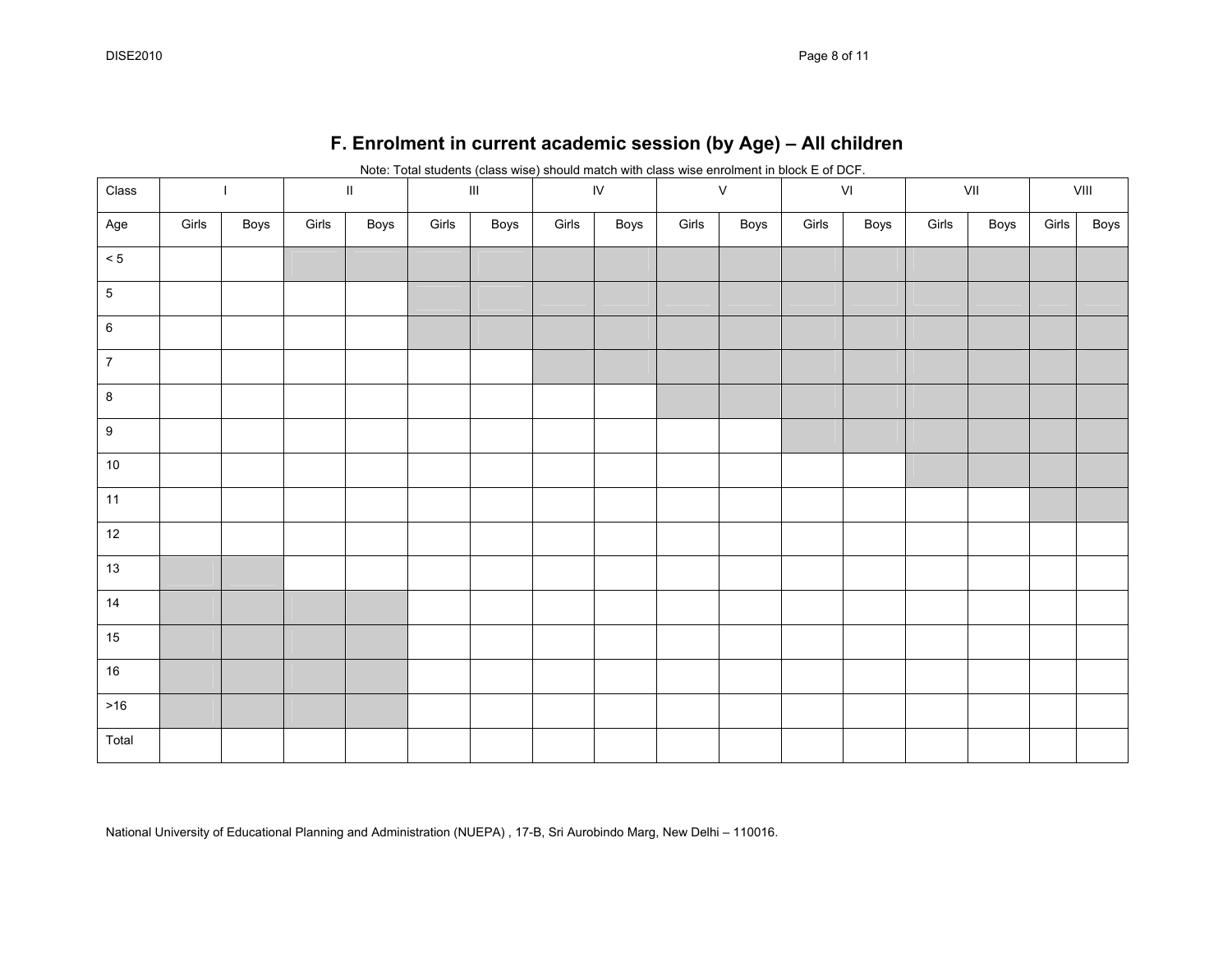### **G. Enrolment in current academic session (By medium of instruction)**

Note: Do not fill this table in case of single medium school

Note:Total students (class wise) should match with class wise enrolment in block E of DCF. Order of Medium of Instructions should match with order given in School Particulars section

| Classes |      |       |      |       |      | Ш     |      | IV    |      |       |      | VI    |      | VII   |      | VIII  |
|---------|------|-------|------|-------|------|-------|------|-------|------|-------|------|-------|------|-------|------|-------|
| Medium  | Boys | Girls | Boys | Girls | Boys | Girls | Boys | Girls | Boys | Girls | Boys | Girls | Boys | Girls | Boys | Girls |
|         |      |       |      |       |      |       |      |       |      |       |      |       |      |       |      |       |
|         |      |       |      |       |      |       |      |       |      |       |      |       |      |       |      |       |
|         |      |       |      |       |      |       |      |       |      |       |      |       |      |       |      |       |
|         |      |       |      |       |      |       |      |       |      |       |      |       |      |       |      |       |
| Total   |      |       |      |       |      |       |      |       |      |       |      |       |      |       |      |       |

|                        |      |       | $\cdots \cdots$ , $\cdots$ , $\cdots$ , $\cdots$ , $\cdots$ , $\cdots$ , $\cdots$ , $\cdots$ , $\cdots$ , $\cdots$ , $\cdots$ , $\cdots$ , $\cdots$ , $\cdots$ , $\cdots$ , $\cdots$ , $\cdots$ , $\cdots$ , $\cdots$ , $\cdots$ , $\cdots$ , $\cdots$ , $\cdots$ , $\cdots$ , $\cdots$ , $\cdots$ , $\cdots$ , $\$ |               |      |       |                                                                                  |       |      |       |      |       |      |       |      |       |
|------------------------|------|-------|---------------------------------------------------------------------------------------------------------------------------------------------------------------------------------------------------------------------------------------------------------------------------------------------------------------------|---------------|------|-------|----------------------------------------------------------------------------------|-------|------|-------|------|-------|------|-------|------|-------|
| Classes $\rightarrow$  |      |       |                                                                                                                                                                                                                                                                                                                     | $\mathbf{II}$ |      | Ш     |                                                                                  | IV    |      |       |      | VI    |      | VII   |      | VIII  |
|                        | Boys | Girls | Boys                                                                                                                                                                                                                                                                                                                | Girls         | Boys | Girls | Boys                                                                             | Girls | Boys | Girls | Boys | Girls | Boys | Girls | Boys | Girls |
| General                |      |       |                                                                                                                                                                                                                                                                                                                     |               |      |       |                                                                                  |       |      |       |      |       |      |       |      |       |
| <b>SC</b>              |      |       |                                                                                                                                                                                                                                                                                                                     |               |      |       |                                                                                  |       |      |       |      |       |      |       |      |       |
| <b>ST</b>              |      |       |                                                                                                                                                                                                                                                                                                                     |               |      |       |                                                                                  |       |      |       |      |       |      |       |      |       |
| OBC                    |      |       |                                                                                                                                                                                                                                                                                                                     |               |      |       |                                                                                  |       |      |       |      |       |      |       |      |       |
| <b>Total Repeaters</b> |      |       |                                                                                                                                                                                                                                                                                                                     |               |      |       |                                                                                  |       |      |       |      |       |      |       |      |       |
|                        |      |       |                                                                                                                                                                                                                                                                                                                     |               |      |       | Out of total repeaters provide details for children belonging to Minority/Castes |       |      |       |      |       |      |       |      |       |
| Muslim                 |      |       |                                                                                                                                                                                                                                                                                                                     |               |      |       |                                                                                  |       |      |       |      |       |      |       |      |       |

#### **H. Repeaters in current academic session (by social category)**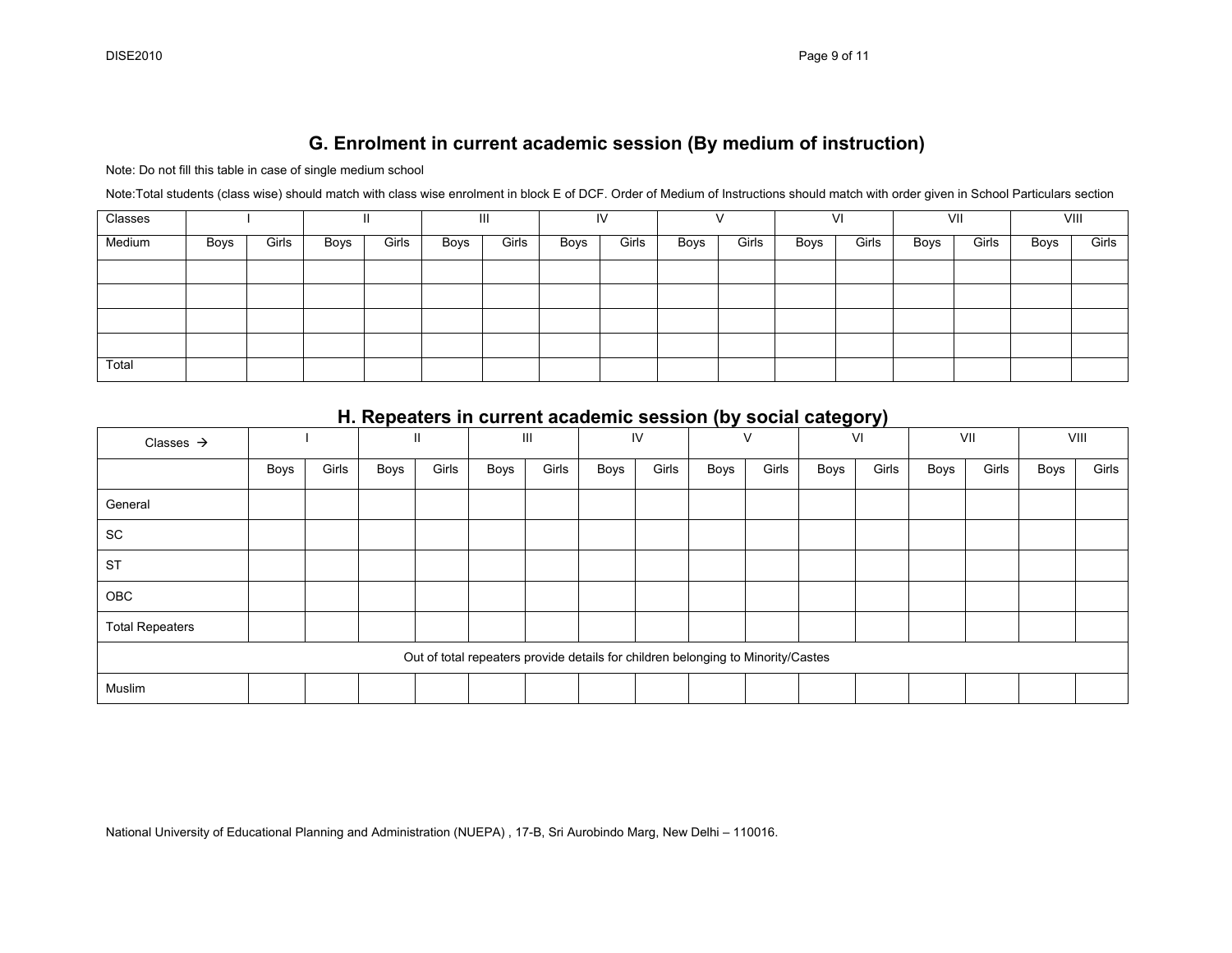| Type of facility              |             | <b>General Students</b> |      | SC Students |      | <b>ST Students</b> |      | <b>OBC Students</b> |      | <b>Total Students</b> |      | <b>Muslim Minority</b> |
|-------------------------------|-------------|-------------------------|------|-------------|------|--------------------|------|---------------------|------|-----------------------|------|------------------------|
|                               | <b>Boys</b> | Girls                   | Boys | Girls       | Boys | Girls              | Boys | Girls               | Boys | Girls                 | Boys | Girls                  |
| Free text books               |             |                         |      |             |      |                    |      |                     |      |                       |      |                        |
| Free stationary               |             |                         |      |             |      |                    |      |                     |      |                       |      |                        |
| Free uniforms                 |             |                         |      |             |      |                    |      |                     |      |                       |      |                        |
| Scholarships                  |             |                         |      |             |      |                    |      |                     |      |                       |      |                        |
| Free transport facility       |             |                         |      |             |      |                    |      |                     |      |                       |      |                        |
| Free residential facility     |             |                         |      |             |      |                    |      |                     |      |                       |      |                        |
| (10 State defined incentives) |             |                         |      |             |      |                    |      |                     |      |                       |      |                        |
|                               |             |                         |      |             |      |                    |      |                     |      |                       |      |                        |

### **I. Facilities provided to children (Last academic year, only for primary classes)**

## **J. Facilities provided to children (Last academic year, only for upper primary classes)**

| Type of facility              |      | <b>General Students</b> |      | <b>SC Students</b> |      | <b>ST Students</b> |      | <b>OBC Students</b> |      | <b>Total Students</b> |      | <b>Muslim Minority</b> |
|-------------------------------|------|-------------------------|------|--------------------|------|--------------------|------|---------------------|------|-----------------------|------|------------------------|
|                               | Boys | Girls                   | Boys | Girls              | Boys | Girls              | Boys | Girls               | Boys | Girls                 | Boys | Girls                  |
| Free text books               |      |                         |      |                    |      |                    |      |                     |      |                       |      |                        |
| Free stationary               |      |                         |      |                    |      |                    |      |                     |      |                       |      |                        |
| Free uniforms                 |      |                         |      |                    |      |                    |      |                     |      |                       |      |                        |
| Scholarships                  |      |                         |      |                    |      |                    |      |                     |      |                       |      |                        |
| Free transport facility       |      |                         |      |                    |      |                    |      |                     |      |                       |      |                        |
| Free residential facility     |      |                         |      |                    |      |                    |      |                     |      |                       |      |                        |
| (10 State defined incentives) |      |                         |      |                    |      |                    |      |                     |      |                       |      |                        |
|                               |      |                         |      |                    |      |                    |      |                     |      |                       |      |                        |